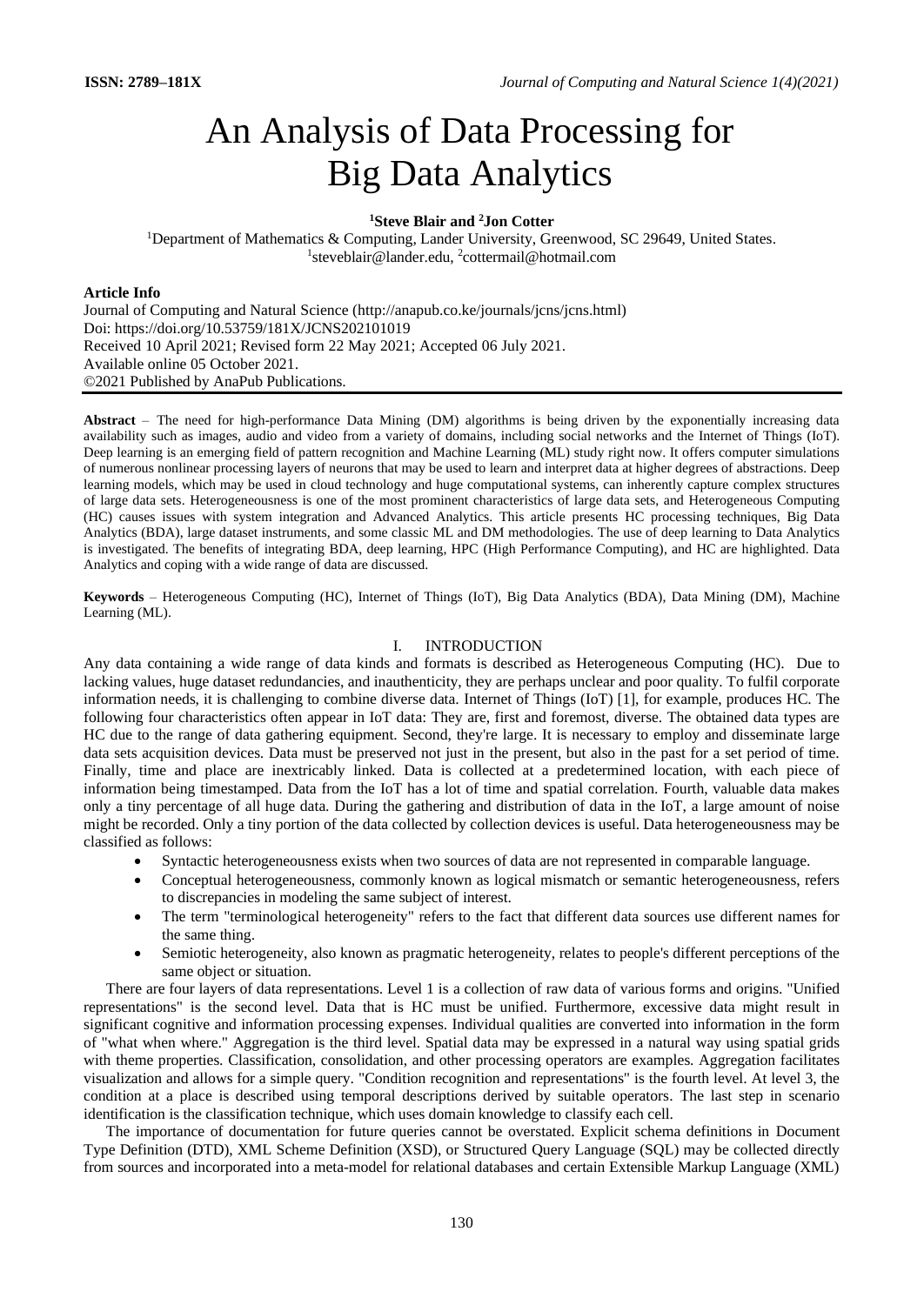files. Data is translated using the XML method. The problematic aspect is semi-structured metadata, which has implicit frameworks (- for example JSON, without XSD, XML, or partly structured CSV or Excel file). As a result, the element "structural metadata discovery" (SMD) is in charge of extracting implicit information (such as entity kinds, relation types, and restraints) from semi-structured datasets. The importance of data handling cannot be overstated. For an accurate assessment of HC huge dataset, detailed metadata is essential. Some reports include metadata, but for research purposes, many additional information, such as those concerning the exact sensor utilized in data gathering, are required. When data is obtained under pressure and in stressful settings, collecting documentation and data authenticity is a huge difficulty.

The issues posed by large datasets, complex, dynamic and scattered data properties are addressed by large data sets algorithms, which focus on algorithm design [2]. The phases of the challenges are as follows: Data fusion methods are used to pre-process HC, fragmented, inconsistent, limited, and multi-source data. Secondly, following pre-processing, dynamic and complicated sets of data are extracted. Thirdly, the global acquired knowledge from local training and modeling fusion is put to the test, and appropriate data is supplied back into the pre-processing step. The models and variables are then tweaked in response to the input. Sharing data is not only a guarantee of smooth progress at each step, but it is also the goal of massive data analytics. This paper has been arranged as follows: Section II presents an analysis of data processing techniques for Heterogeneous Computing (HC) and Big Data Analytics (BDA). Section III presents an analysis of Big Data, Big Data Tools, Big Data Analytics (BDA). Section IV presents an overview of the conventional Machine Learning (ML), Big Data Analytics (BDA), and Data Mining (DM). Lastly, Section V draws the final remarks of research and recommendations.

# II. DATA PROCESSINNG TECHNIQUES FOR HETEROGENEOUS COMPUTING (HC) AND (BIG DATA ANALYTICS (BDA)

# *Data Cleaning*

Data cleaning [3] is the procedure of identifying and modifying or deleting data that is incomplete, incorrect, or inappropriate in order to improve data quality. Health data, for instance, has a high level of intricacy and noise due to its multimodal and multisource nature. In particular, there are issues with incomplete data and impurities in large amounts of data. Because data quality affects data quality, which in turn affects decision-making, it's vital to create efficient large data sets cleaning methods to enhance data quality so that effective and appropriate judgments can be made.

A variable with a missing value is one which has not been put into a dataset but has a real value. It's common to utilize simple (non-stochastic) interpolation. Imputed values are used to fill in data that is not full (for example, mean, median, or mode). Instead of providing accurate results when data isn't completely missing, simple imputation does so. Simple imputation is prone to underestimate systematic deviation, skew associations between variables, and provide inaccurate pvalues in sampling methods when there is moderate to large quantities of missing data. For the majority of missing data issues, this strategy should be avoided.

We were able to plug in some additional unknown values by studying linear relationships. People may attempt to investigate the relationships between the random parameters and the conventional variables in this situation. By examining more precise correlations, unknown values might be filled in. When dealing with a dataset containing missing values, there are numerous approaches that may be used. The most prevalent are: 1) deleting cases with unknown parameters; 2) filling in missing parameters by examining case similarities; 3) filling in missing parameters by examining variable correlation; and 4) employing tools that can manage these values.

An unimportant property may be present in a database. Relevance evaluation as correlation assessment and selection of variable subsets could be employed in the discovery of qualities, which do not add to the predictions or classifications tasks. Integrating these features could somewhat cause the learning step to slow down and perhaps mislead. Data cleansing and interoperability are often done as part of the preparation process. Redundancies in the final dataset may be caused by variations in variable or dimensional nomenclature. Data cleaning may be used to find and eliminate inefficiencies which may have arisen as a consequence of system integration. The goal of data cleaning and data reduction is typically seen to be the elimination of superfluous data.

### *Data Integration*

Datasets are matched and combined based on common variables and characteristics in system integration or aggregation. We may blend unstructured and structured datasets to elicit fresh insights using advanced statistical data analysis tools. Nevertheless, "clean" data is required. Data fusion methods are used to combine and match disparate information in order to create or improve reality reconstructions that aid DM. Methods for combining conventional and machine-produced datasets at the mid-level work effectively in most cases. High-level data fusion jobs that combine several unstructured analogue sensing data, on the contrary, remains difficult.

Data integration technologies [4] are progressing toward harmonization of unstructured and structured data, and semantics functionalities will be added. Unstructured data must often be unstructured and structured data sources and kinds must be merged into a single data layer. The majority of data integration solutions have a main integration paradigm that is based on relational or XML datasets. Advanced Data Virtualisation Technologies have been presented that employ an expanded integrative database schema with the capacity to read/write any sorts of data in its native format, including relational, multivariate, semantics metadata, hierarchical, and indexed files, among others.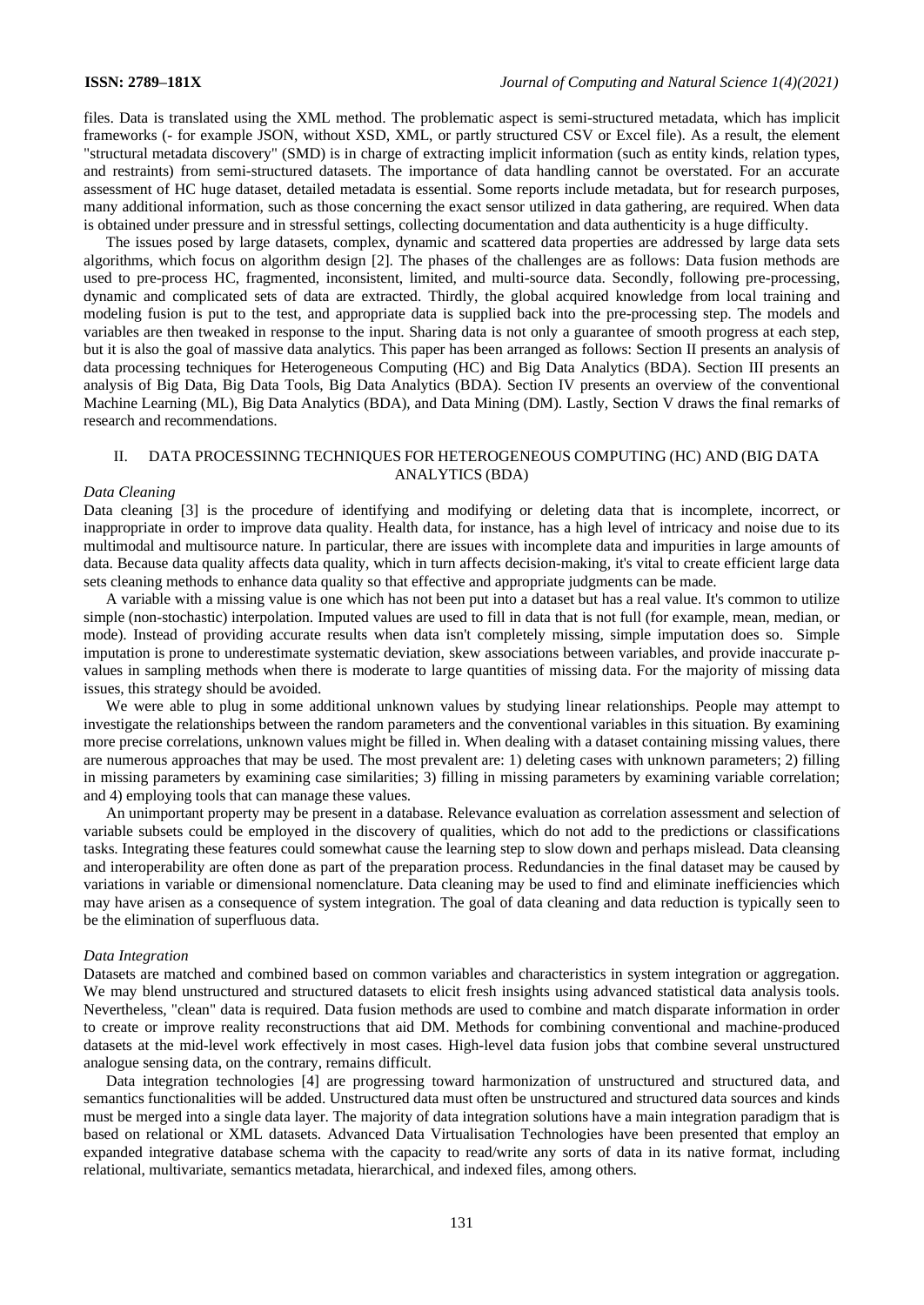It is difficult to bring together disparate data streams. One of the grounds for this is because there are frequently no unique IDs between entries from two separate databases. It's possible that the factors that need to be incorporated aren't immediately apparent. With HC, the importance of data seems to be discovered iteratively, and the most beneficial data may be methodically blended. In order to deal with data heterogeneity, the following interface was proposed: One of the most important aspects of a Business-to-Business (B2B) system is the integration of models. The "catalog mirroring issue" refers to identifying relationship between catalogue items.

Query-centric and federated techniques to data integration, as well as knowledge extraction from independent, morphologically diverse, and remote data sources, are of particular interest. 5. The following methodologies may be used to integrate unstructured and structured data:

- Natural language processing (NLP) pipeline [5]: Unstructured data may be processed directly using natural language processing (NLP).
- Recognizing and connecting entities: A crucial step is to retrieve structured datasets from unstructured datasets. Dataset extraction processes such as entity identification, connection extraction, and ontological retrieval may help address part of the issue. These technologies assist in the automated creation of semistructured information. Certain forms of data extraction issues have developed frameworks, but their adoption is still confined to early adopters.
- Integrating unstructured and structured data with open data: Organizations in open data may be used to recognize entities (individuals, companies, and locations), which can then be used to classify and arrange text contents. Unstructured and structured data may be linked using named entity identification and linking technologies like DBpedia Spotlights.

Data input mistakes, data structure incompatibility, and semantic incongruities in company operating descriptions are three types of data problems when integrating data from disparate technologies together. Data Warehouses (DW) and ETL (Extract, Transform, and Load) have historically been used for system integration (ETL). An alternative data integration method called "Data Virtualization (DV)" [6] has been more popular in recent years. It's a "Composite Database" that uses the term "Data Virtualization." It is possible to reduce data integration costs and timeliness by standardizing corporate data and transforming it.

Unlike DW, DV uses logical views to describe data cleansing, data joining, and transformations automatically. By enabling for the concatenation of logical views, DV provides for flexibility and reusing. Data type incompatibilities and semantics incompatibility in data are usually avoided with enterprise information standardizing. DV is not a substitute for DW. But it may be utilized to delegate some of DW's analytical tasks to a third party. Multidimensional data structures and large-scale data processing all need the use of DW.

As businesses become more exposed to cellular and cloud-based apps, as well as the sensor-driven IoT, data warehouses are developing as a strong solution to the issues of data integration (IoT). Datasets are reservoirs for enormous amounts and types of organized and unstructured data. Data lakes are better suited to processing less-structured data. Nevertheless, obstacles with data lake integrated solutions encompass, but are not restricted to: 1) enhanced metadata governance over raw dataset obtained from datasets; 2) interacting with systemic metadata from datasets; and 3) categorising data and metadata with contextual data to prevent misunderstandings. Dumping all information into a digital lake with no metadata or data governance would result in an "information swamp," in which the data lake is scarcely useable since the architecture and interpretations of the information are unknown.

### *Data Normalization and Dimension Reduction*

The data dimensionality [7] should be reduced for numerous reasons. High-dimensional data, for starters, presents computing difficulties. Second, in certain cases, a high dimensionality training algorithm may have weak generalization skills (As an example, in closest neighbor classifiers, the sample complexity grows exponentially with the dimension). Lastly, feature reduction may be utilized to determine the data's meaningful architecture, understandability, and visualization.

In ML and DM, Feature Subset Selection (FSS) [8] is a common activity. Feature selection challenges may be approached using a variety of approaches, including traditional Simulated Annealing, Hill Climbing, and Genetic Algorithms. An FSS technique may bring numerous benefits in terms of dimensionality reduction: 1) a more rapid initiation of the final categorization algorithm, 2) an increase in the understandability of the ultimate classifying model, and 3) an increase in classification reliability Feature rankings and subgroup selection are two ways to feature evaluation. In the first method, characteristics are sorted according to a set of criteria, and then those that exceed a certain threshold are chosen. The optimum feature subset is found by searching a collection of feature subsets. Furthermore, the second strategy may be broken down into three components: 1) Filter strategies: users first choose the characteristics, then use that subset to operate a classification algorithm; 2) Embedded approaches: features selection is done as component of a classification technique; and 3) wrapper strategies: a classification technique is used to find the best features in a dataset.

There is often a huge overlap in the data processed by a group of variables in databases with a high set of variables. Checking a correlation matrix derived from correlation test is one straightforward technique to find redundancy. A way for reducing complexity is factor modeling. It's helpful for figuring out why a bunch of variables are correlated. Factor analytics is a technique for reducing the quantity of parameters and detecting structure in the interactions between them.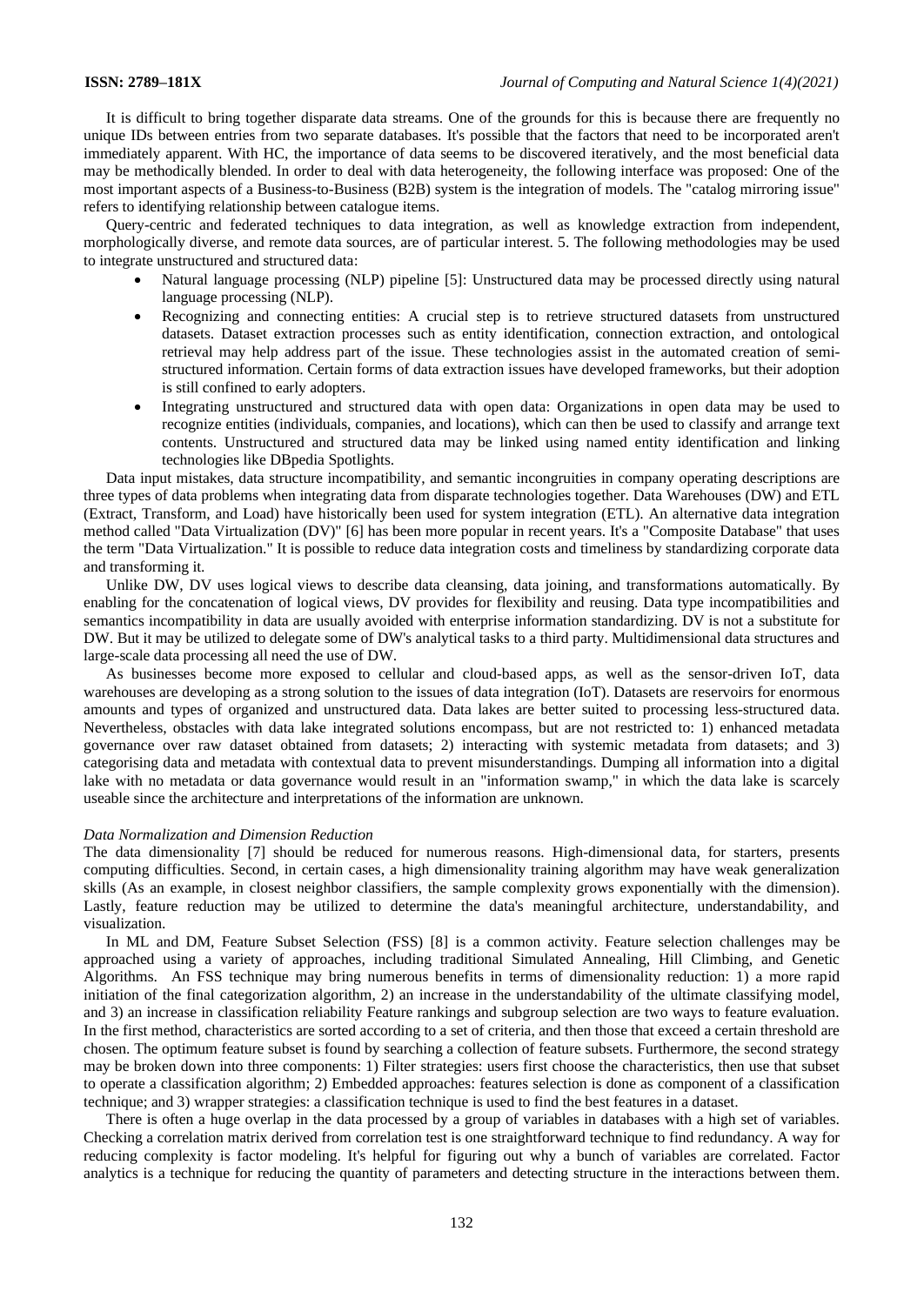As a result, Factor Analyses is frequently used to find structures or reduce data. PCA is also effective whenever there is information on a number of variables with some redundancies. In this case, redundancy refers to the fact that some of parameters are linked. PCA is a popular and commonly used technique that is quick, effective, and easy. PCA may aid in a variety of ways, including:

- Learning sophisticated models from high-dimensional data takes a long time and may lead to classifier. In most models, the number of variables grows exponentially as the number of dimensionalities increases. PCA may also be used to whiten the representations, which restructures the proportions of the data and, in certain situations, increases accuracy.
- PCA understands a depiction, such as a distribution function for new information, that is also used as a whole model.
- PCA compresses data by substituting it with a low-dimensional abstraction.

PCA or EFA (Exploratory Factor Analysis) involves the following critical phases: Data preparation, such as incorrect value filtering; 2) In the case of an EFA approach, pick a factor model and a factoring method (for example, maximum probability) based on whether EFA (uncovering latent structure) or PCA (data reduction) is more suited to the study's goals; 3) Calculate the number of elements and factors to be extracted; and 4) retrieve the elements and factors. When it comes to determining how many elements to keep in a PCA, there are numerous parameters to consider. These incorporate: 1) evaluating the components centred on previous hypotheses and experiences; 2) determining the elements considered necessary to compensate for a certain amount of accumulated variation in the dependent variable (for instance, 80 percent); and 3) defining the number of elements to preserve based on the eigenvector of the covariance matrix among some of the factors.

Before certain methods to be used successfully, the data must be normalized (standardized). It is through this process of normalization that each unique variable's variation is reduced to one unit (or standardization). This normalization (standardization) has the effect of equating the relevance of all variables in terms of their variability. Before running the PCA, the data is generally standardized. Section III presents an analysis of Big Data, Big Data Tools, Big Data Analytics (BDA).

# III. BIG DATA, BIG DATA TOOLS, BIG DATA ANALYTICS (BDA)

In the field of large data sets, we analyze, extract, and otherwise deal with complex and big data for standard dataprocessing commercial applications. The statistical significance of data with a large number of fields (columns) is higher, but the false alarm rate is higher for data with a large number of features or columns. Managing massive datasets has a number of challenges, including the need for effective data collection and storage as well as analysis and retrieval. Volume, variety, and velocity were the first three concepts to be associated with enormous data collections. Only observations and samples were previously allowed because of sampling concerns with huge data analysis. Due of the sheer volume of information in enormous data sets, standard software cannot manage it in a timely or cost-effective manner.

It is currently more common to use the term "Big Data" to describe the utilize of advanced data analytics methods [9] to extract value from enormous datasets rather than a particular dataset size. Even while this new information environment has a vast quantity of data, it isn't the most significant aspect of it. "Study of data sets may be used to discover new connections in order to "identify latest developments, prevent illnesses, and fight crime, among other things." In sectors such as Online searches, finance, medical informatics, spatial analysis, urban computing, and corporate information systems, academicians, company executives, healthcare professionals, marketing, and authorities all face challenges with enormous data sets. Meteorological, genetics, connectomics, sophisticated physics models, physiology, and scientific research all have limits that scientists face.

As information is recorded by technologies such as smartphones gadgets, cheap and innumerable data-sensing IoT devices, aerial (satellite imagery), application logs, camera systems, recorders, radio-frequency identification (RFID) readers, and sensor networks, the size and amount of available huge dataset has expanded dramatically. Since the 1980s, the globe's technology per-capita ability to store data has steadily increased each 40 months; in 2012, 2.5 exabytes (2.5260 bytes) of data were created per day. As pert DC research, worldwide data volume is predicted to increase rapidly from 4 – 44 zettabytes from 2013 – 2020. In reference to IDC, there might be 163 zettabytes in 2025. One issue that huge companies have is choosing who should be in charge of large-data efforts that touch the whole company.

Big data [10] may be challenging to handle and analyze using database software and desktops analytical software products utilized to show data. "Parallel processing programs operating on dozens, thousands, or even millions of computers" may be required for large data sets management and analysis. What constitutes "large data sets" varies according to the skills of individuals who analyze it and the technologies they use. Additionally, as technology advances, huge dataset becomes a changing target. Whenever associated with multiple terabytes in data at a first instance, some firms might require to re-evaluate dataset management strategies. For others, hundreds or thousands of terabytes may be required before size of data would become a serious concern.

In Continuous Auditing (CA) systems [11], there are inconsistencies between large amounts of data and current data analytic applications. As the first three Vs (Volume, Velocity, and Variety) are established in a CA system, a consistent data flow, data recognition, and data collection gaps emerge. Table 1 lists the issues that each of the gaps brings. Data authentication pertains to recordings that connect two or more pieces of data about the identical person or organization that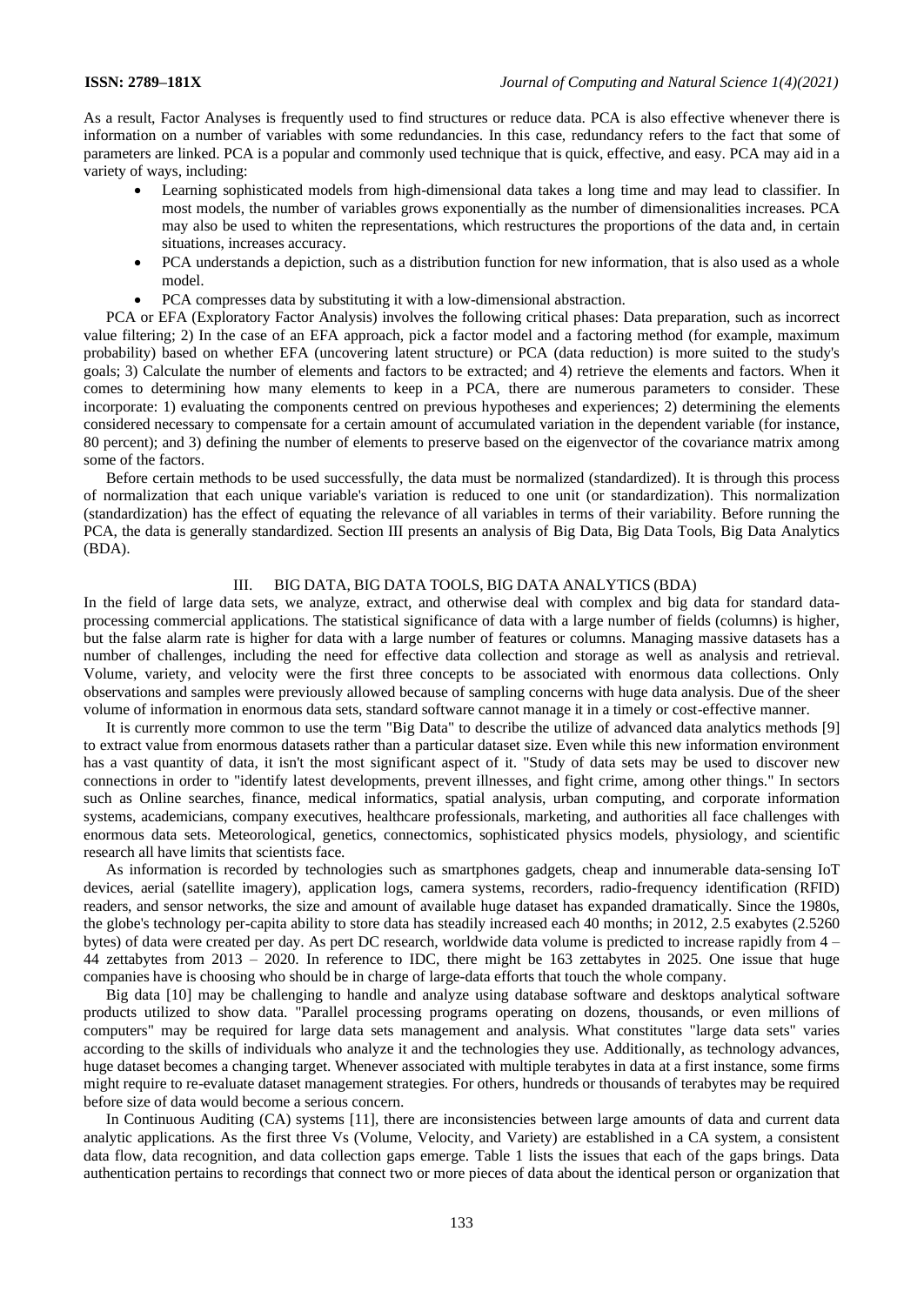were previously recorded independently. Identification is simple when data is organized. In a massive data audit, however, when most of the data is unstructured, authentication becomes more challenging. Data manipulation and inadequate data are the most common causes of data integrity issues.

The most essential challenge for the CA of big data is data integrity, which refers to dependent data throughout programs and throughout an enterprise. Confidentiality refers to the fact that specific data or relationships between data points are secret and cannot be shared with others. Data may be readily connected with other data in the age of large data sets. Once sensitive information has been exposed, it may spread quickly and link to a significant number of connected information. As a result, large data sets secrecy becomes even more critical in order to protect brand reputation and gain a competitive edge. Data aggregation is required for the regular functioning of auditing with large data sets in order to properly consolidate and reduce the huge data, which is likely to come from several sources (see Table 1).

| <b>BDA</b> in CA                           |                                                                 |  |  |  |
|--------------------------------------------|-----------------------------------------------------------------|--|--|--|
| The 4Vs of Big Data Analytics (BDA)        | Volume, Variety, Veracity, Velocity                             |  |  |  |
| Gaps in Big Data (BD)                      | Data identification, Data consistency, Data aggregation, Data   |  |  |  |
|                                            | integrity, Data confidentiality                                 |  |  |  |
| <b>Continuous Auditing (CA) challenges</b> | Contradictory datasets, Imperfect datasets, Dataset with        |  |  |  |
|                                            | different identity, Dataset with various setups, Asynchronous   |  |  |  |
|                                            | datasets, Illegitimately tempered datasets, searching encrypted |  |  |  |
|                                            | datasets, auditing aggregated datasets, Auditing encrypted      |  |  |  |
|                                            | datasets.                                                       |  |  |  |

# **Table 1:** Big Data Analytics (BDA) in Continuous Auditing (CA)

Heterogeneousness is among the most fundmaental facets of big data [12]. By default, data from a range of sources comes in a variety of types and representation formats, and it may be combined, correlated, and shown in a variety of ways. Because of the diversity of large data sets, it's necessary to gather and analyse structured, semistructured, and even entirely unstructured data all at once. Large-scale, complex datasets generated from various sources are referred to as "large data sets." When evaluating large amounts of data, gathering and storing mixed data based on several patterns or criteria might be problematic (HC mixture data). It's crucial to be aware of your surroundings. Current production data, for example, is irrelevant in the setting of users' histories, plans, habits, activities, and locations. In the context of large data sets, contextualisation is a potential approach for merging different data streams to enhance the effectiveness of a mining project or classifier. Even more importantly, the use of awareness " has been found to reduce the consumption of resources by concentrating big data creation operations on just the sources that are expected as most likely based on the current (and sometimes application-specific) context. There are several inconsistencies with large data sets:

- Large data sets aims to recognise, but it also poses a danger to do so. The "identity dilemma" is a word describing a scenario in which two persons are confused about their identities.
- The reliance on tiny data inputs in BDA generates a transparency dilemma. Limited data sources are combined to build huge datasets. This data is gathered in a non-obtrusive manner. Large data sets purports to make the whole world more accessible, but the data is gathered discreetly, as well as the tools and methods used to evaluate it are buried behind levels of geographical, legal, and mechanical secrecy by design.
- Data sensors and pools, rather than the hands of regular citizens, hold the majority of power paradoxically. It is impossible to achieve aspirational objectives in massive data sets unless privacy, autonomy, openness and identity safeguards are included in from the beginning.

The timeliness of the data affects the hidden patterns in large datasets. Consequently, it is necessary to build a critical notion connected to analytical value so that we can choose which data should be removed and which data should be maintained. To build a BDA system, you'll need to do the following:

- Data loading [13]: To load data from a number of sources, software must be developed. A system must cope with Hadoop's distributed nature on the one hand, while the source of data must be non-distributed on the other. The system must be able to monitor and manage corrupted records.
- Data parsing [14]: Prior to using Hadoop, the majority of data sources give data in a certain format. . Some formats, such as JSON, are difficult to interpret since a record might include many lines of text rather than just one.

A BDA system must allow for fast iterations in order to accurately examine the data.

1) Descriptive analytics, which involves describing and summarizing patterns of knowledge; 2) predictive analytics, which integrates statistical and forecasting modeling to survey futuristic probabilities; and 3) prescriptive analytics, which aids analysts in the process of making decision by identifying actions and evaluating the effects.

Many different types of databases have been used to examine enormous data sets: Massively Parallel Processing (MPP), distributed systems, and in-memory or non-relational databases. MPP databases are known for their quick query response times and flexibility in terms of platform scaling. Not NoSQL (non-relational) databases are the only ones that can process and store unstructured data, which is why they're so popular for web and mobile app development and deployment. Due to the lack of disk I/O and the ability to respond instantly, in-memory databases are a great alternative to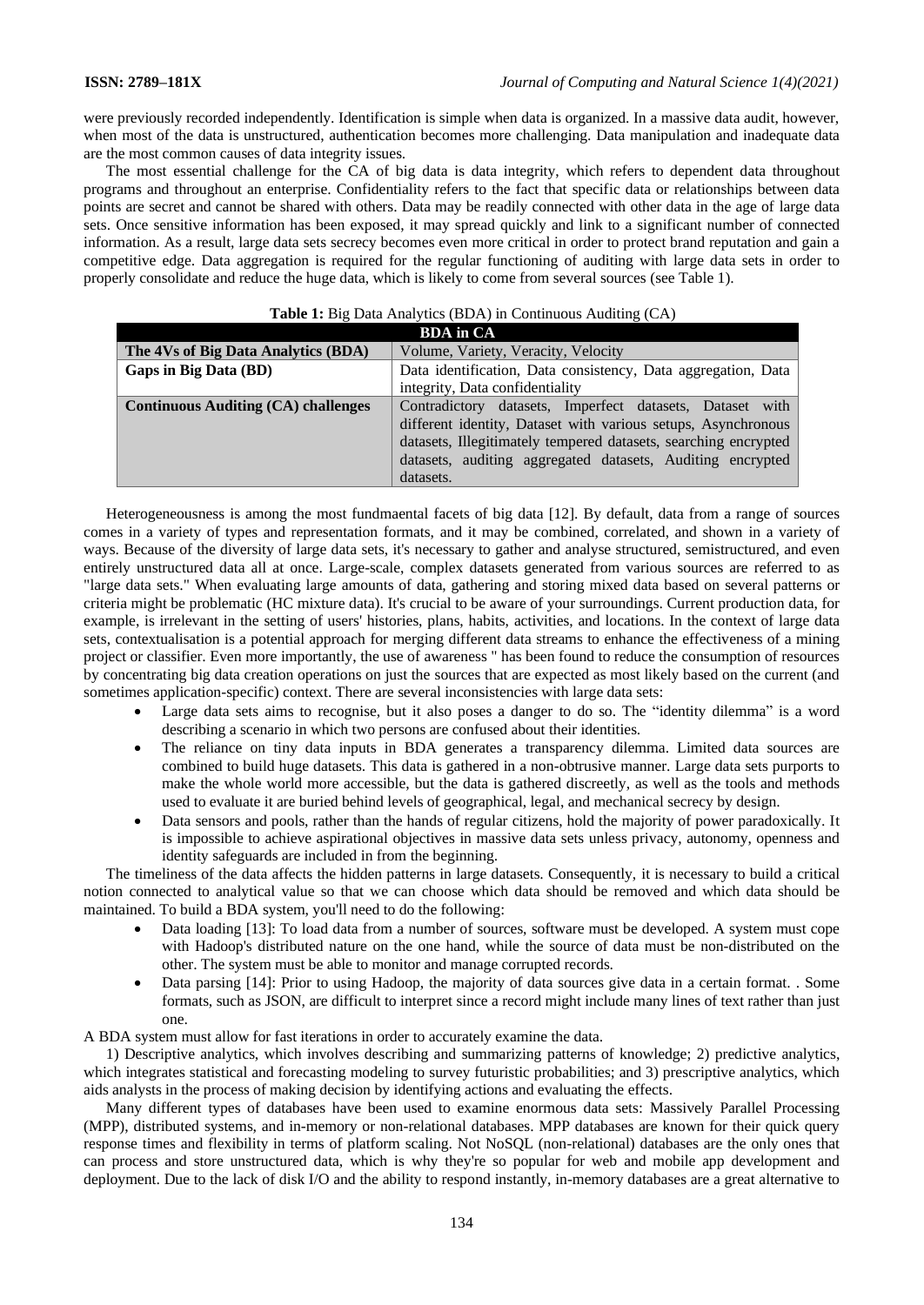traditional relational databases. It has also been shown that in-memory databases may speed up the retrieval and scoring of analytical models in advanced BDA. Solutions for large data sets include, but are not limited to, MarkLogic, RapidMiner, Talend, Tableau, Splunk, and Hive. With Hive, even the largest distributed databases are easy to manage and query. It is an analytics firm that specializes in obtaining machine datasets from several data sources, e.g., websites and sensors. Tableau is an application for creating scatter plots, maps, and other data visualizations. It is possible to build, test, and deploy data management and integration applications using Talend, which is available for free and open source use by anybody.. It's a Graphical User Interface (GUI) for developing, maintaining, and giving projected insights. Whenever handling big data, MarkLogic is able to provide its consumers with real-time updates and notifications.

When velocity hits a critical point, large data sets approaches will almost probably be the only way to stay up. This method is especially beneficial for frequently changing data, since it allows data to be extracted and analyzed fast from massive data sets. Computer complexity may be reduced by using massive data sets technology, which distributes difficult processing tasks over a large number of nodes. The foundation is made up of Hadoop and HDFS. Oozie, Zookeeper, Elastic MapReduce (EMR), and Flume are some of the most popular systems for managing large data sets. Both numerical and nominal data may be processed using MapReduce. It is capable of completing a significant task in a short period of time. Algorithms, on the other hand, must be changed, requiring a thorough understanding of systems engineering.

YARN has made it possible for Hadoop [15] to handle a broad variety of programming paradigms, including batch and near-real-time outputs. Many high-quality software solutions are available to help you take use of the advantages of massive data collections. For example, Dell's Kitenga Analytics Suite is a market-leading huge data sets searches and data analytics platforms, which were developed to mix numerous kinds of data into readily deployable visualizations. Kitenga supports Hadoop, allowing for the incorporation of distinct dataset sources and costlier storage of rising datasets amounts. It's possible for Kitenga to examine Hadoop discoveries and index the data into a searchable form with integrated visualization capabilities utilizing information visualization tools that connect directly to HDFS files. Big data computing system managers commonly use the following three methods:

- Within the company's cluster of computers Hadoop clusters may be built and maintained by networked computers in the organization's internal network for long-term storage of sensitive and unique dataset.
- External compute cluster In the IT business, outsourcing infrastructure parts to "utility computing" service providers is growing increasingly prevalent. Renting pre-built Apache Hadoop systems and digital storage solutions is made simple for system administrators by a number of firms.
- A hybrid computing cluster Using services to provide external compute cluster capabilities for on-demand large data sets analysis workloads while simultaneously constructing a typical internalized computing clusters for long-range storage of data is a common hybrid solution.

As shown in Table 2, the analysis of huge datasetsets is broken down into many phases, each with its own set of challenges. After the analytical process, there are still a lot of challenges to deal with. For example, large data sets must be handled in context, which may be noisy, varied, and devoid of a predictive model. As a consequence, keeping track of authenticity and dealing with errors and uncertainties is increasingly vital. In addition to the normal technical hurdles of large data sets, there are other concerns to consider. 1) making data accessible by integrating meta-data and permitting the incorporation of disparate dataset silos; 2) mitigating regulatory issues that relate to the privacy and ownership of data; and 3) optimizing the value of existing available open data and linked data sources. To mention a few, Large data sets's issues include scalability, heterogeneousness, a lack of structured connectivity, quality of data, confidentiality, and security. Data management, analytics, and data intelligence must be done deliberately and comprehensively to fulfill large data sets's full potential.

| <b>Aspect</b>                        | <b>Description</b>                          |  |  |  |  |  |
|--------------------------------------|---------------------------------------------|--|--|--|--|--|
| Key phases in Big Data (BD) analysis | Interpretations, Modeling/analysis,         |  |  |  |  |  |
|                                      | Representation/aggregation/integration,     |  |  |  |  |  |
|                                      | Annotation/extraction/cleaning,             |  |  |  |  |  |
|                                      | Recording/recording                         |  |  |  |  |  |
| Problems during the phases           | collaborations, privacy,<br>scale,<br>Human |  |  |  |  |  |
|                                      | timeliness, heterogeneity                   |  |  |  |  |  |

**Table 2**: Pipeline and BDA challenges

For even the most established of links, Data Analytics [16] can illustrate how it may fall apart or how a new pattern may develop in its place. The availability of enormous datasets does not eliminate typical statistical traps, such as sampling error and sample bias, according to one criticism of BDA. Claims about the widespread availability of sensing devices and other large data sets sources are often inflated or disregard particular and regular causes of bias. Future needs for large data sets technologies that should be addressed by the next generation.

- Support Internet expansion As more people use the internet, large data sets technology will be required to manage increasing amounts of data.
- Real-time processing Traditionally, Large data sets analysis was done in batches using historical data. Stream processing technologies like Apache Storm have been more widely accessible in recent years, allowing for new application possibilities.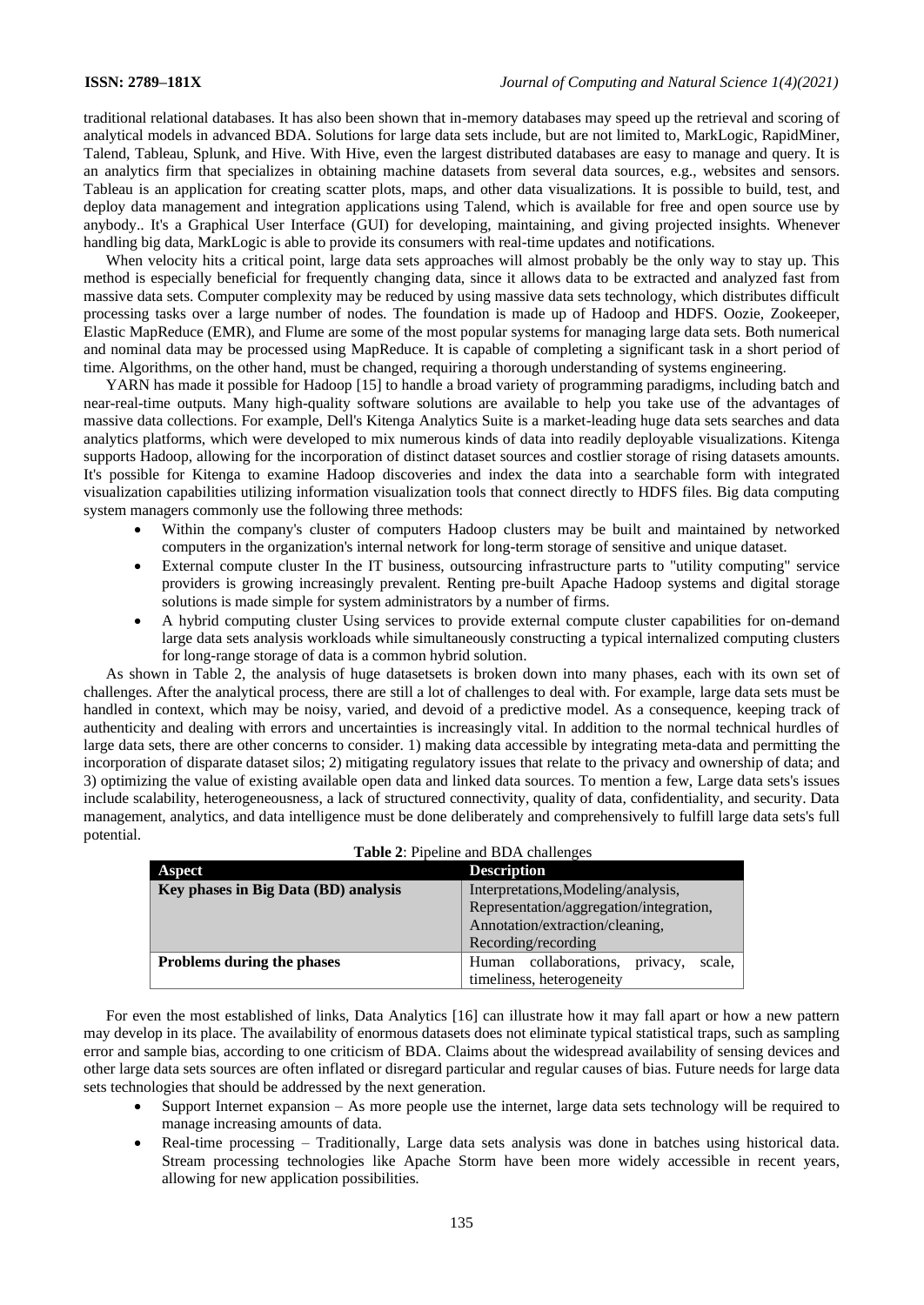- Handle sophisticated data structures Large data sets technologies must be able to handle data structures such as graphs and maybe other forms of more intricate data structures.
- Effective indexing Indexing is vital in handling large collection of records and their related metadata since it is required for online data search.
- Multi-server and cloud flexible choreography of services It's difficult to keep data consistent across multiple data stores with the platforms we have today because they weren't designed for the cloud.
- Simultaneous data processing The ability to handle large numbers of users at the same time requires the ability to process massive amounts of data continuously.

Section IV presents an overview of the conventional Machine Learning (ML), Big Data Analytics (BDA), and Data Mining (DM).

### IV. CONVENTIONAL MACHINE LEARNING (ML), DATA MINING (DM), BIG DATA ANALYTICS (BDA)

Finding outliers is one of Data Mining (DM) tasks [17]. The four kinds of computer-based outlier detection approaches include statistical methodology, density-based outlier technique, distance-based strategy, and deviation-based strategy. The LOF (Local Outlier Factor) is a density-based approach to spotting local outliers. LOF is used to compare a location's density to the density of its neighbors. If the former is much lower than the latter, it suggests that the point is an outlier since it is in a smaller percentage zone than its neighbors (and the LOF value is larger than one). LOF's main drawback is that it only works with numerical quantities. Clustering is a different approach to spotting outliers. It is possible to utilize clustering techniques to identify groups of data that are geographically dissimilar. Outliers are features that do not fit into any categories once data has been clustered.

Numerous issues arise when dealing with non-numerical variables, such as alpha parameters. Among the algorithms that can handle alpha values in their alpha state is the decision tree algorithm. Only a numerical representation of alpha may be used by other techniques, such as neurons. There are a wide variety of database formats, therefore some databases may include complicated data elements, such as time series or geographic data. To expect a single provider to collect all types of data is impractical. As a consequence, diverse DM approaches for various kinds of data are likely to emerge. "Privacy-preserving data analysis" is a research path aimed at bridging the gap between large data sets protection. "Collective Data Mining (CDM)" is a methodology for dealing with the problem of learning from disparate data.

High-performance data retrieval [18] is often necessary due to the sheer size or complexity of large datasets. Highspeed DM necessitates the use of concurrent database systems and additional CPUs. Parallelism's primary purpose is to improve performance. Increase in productivity may be assessed in two ways. Capacity, or how many jobs can be accomplished in a given amount of time, is the first. Responding time, or how long a single piece of work will take to finish, is also an important issue. There are two common metrics used to quantify the scale-up and speed of the two measures. The Large data sets Reference Architecture has been provided and explained, which involves: 1) an information management strategy which consolidates all types of information, such as unstructured data, semi-structured data and structured data; 2) real and packet data feeds; and 3) high-performance in-memory and in-database actionable insights.

A large quantity of unstructured data is used in deep learning algorithms to derive complicated representations. Deep learning systems allow for global and non-local generalization. It builds abstractions from unsupervised datasets without requiring the intervention of humans. As a result, deep learning is a viable method for data analytics when the raw data is primarily unlabeled and unsorted [19]. Collaborating on huge datasets using High Performance Computing (HPC), Highthroughput Computing (HC), Deep Learning (DL) enhances computer intelligence and performance.

| <b>Algorithms and ML/DL</b>    | <b>Advantages</b>           | <b>Disadvantages</b>          | <b>Healthcare samples</b>     |
|--------------------------------|-----------------------------|-------------------------------|-------------------------------|
| categories                     |                             |                               |                               |
| <b>Density-oriented</b>        | Handles both complex and    | Tricky, slow parametric       | Biomedical clustering of      |
| <b>Clustering</b>              | non-static datasets,        | selection, not well for big   | images identifying network    |
|                                | determine outliers and      | data                          | biclique                      |
|                                | random shapes               |                               |                               |
| <b>Partitioning Clustering</b> | Fast, simple, and useful in | High sensitivity to outliers, | Depression clusters, risks of |
|                                | dealing with big data       | noise and initialization      | re-admission forecasting      |
| <b>Hierarchical Clustering</b> | Capacity of visualizaiton   | Low, slow in accuracy,        | Micro-array clustering of     |
| (HC)                           |                             | poor-quality of               | data, grouping of patients    |
|                                |                             | virtualization of big data,   | centered on the length of     |
|                                |                             | utilizing big data of memory  | stay in the clinic.           |
| <b>Support Vector Machines</b> | High accuracies             | Slower training,              | Children healthcare, image-   |
| (SVMs)                         |                             | computationally costlier      | oriented MR forecasting       |
| <b>Decision Trees (DTs)</b>    | Easy and simple to          | Overfitting, space            | Brain MRI categorization,     |
|                                | implement                   | limitations                   | clinical forecasting          |

**Table 3:** Deep Learning (DL) and Traditional Machine Learning (ML) and Data Mining (DM) Employed in Healthcare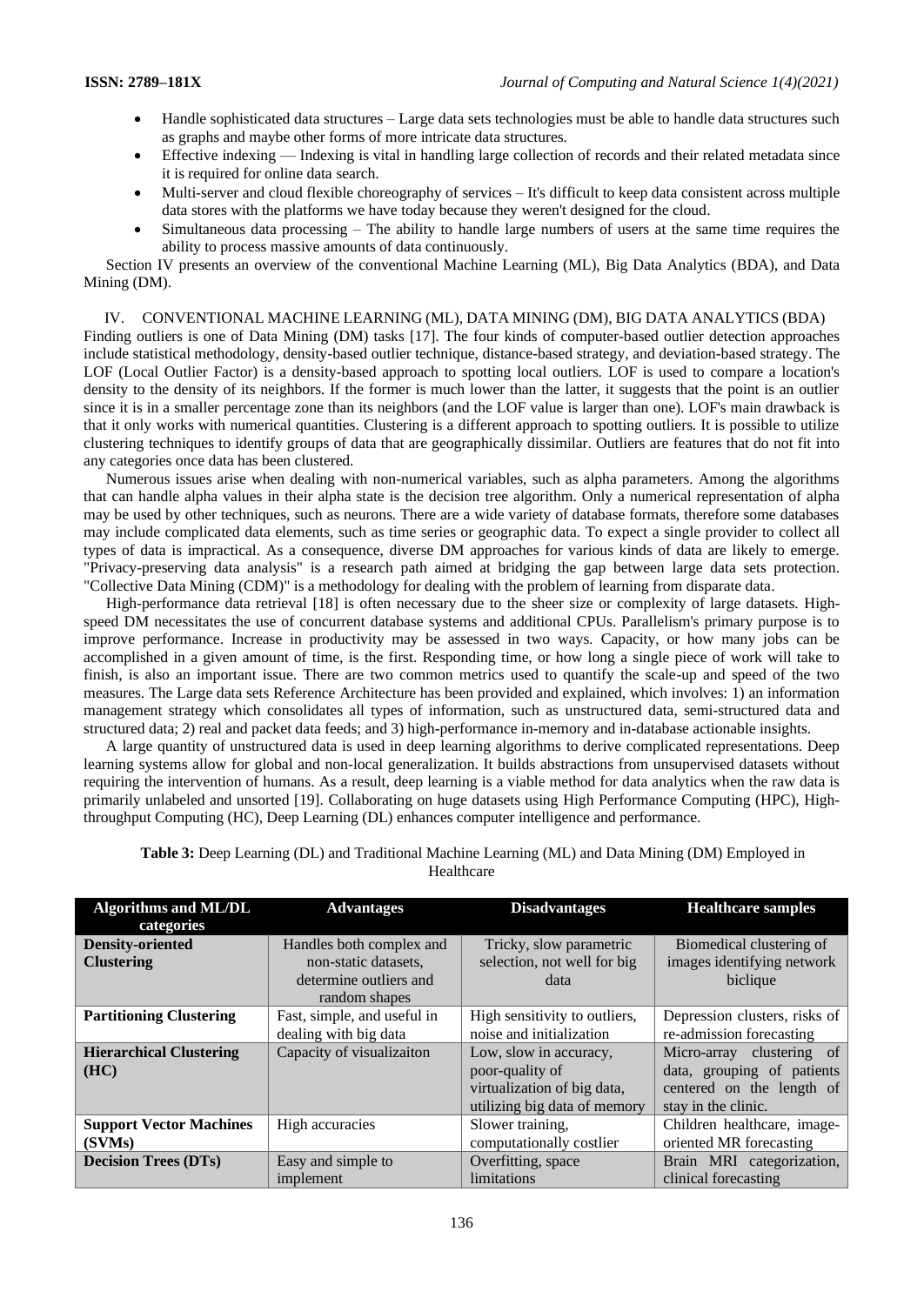| <b>Nural Networks (NNs)</b> | Handle noisy datasets,<br>identify non-linear<br>connections                                                                  | Low, slow accuracies,<br>black-box frameworks.<br>computationally costlier | <b>Blood</b><br>level<br>sugar<br>forecasting,<br>heart<br>cancer,<br>variabilities<br>and<br>rate<br>identification          |
|-----------------------------|-------------------------------------------------------------------------------------------------------------------------------|----------------------------------------------------------------------------|-------------------------------------------------------------------------------------------------------------------------------|
| <b>Ensemble</b>             | Generalization, predictive,<br>overcoming overfitting,<br>high performance                                                    | Hard to evaluate.<br>computationally costlier                              | Rate<br>of<br>and<br>morality<br>Alzheimer<br>forecasting.<br>categorization,<br>drug<br>treatment<br>response<br>forecasting |
| <b>Deep Learning (D)</b>    | Bog data, deep<br>architectures, multi-task,<br>unsupervised feature<br>training, semi-supervised<br>learning, generalization | Interpretation difficulty,<br>computationally costlier                     | Alzheimer diagnostics, MR<br>registration of brain images,<br>clinical decision-making                                        |

# V. CONCLUSION AND FUTURE RESEARCH

To increase data quality, it's critical to create effective large-scale data cleaning methods. Data lakes and Data virtualization are effective data integration techniques. When reducing data dimensions, EFA and PCA are often utilized. When it comes to dealing with a wide variety of data, heterogeneousness is also a component of the equation. Each step of data analytics has its own set of problems. Real-time computing, dealing with complicated data kinds, and simultaneous data analysis are just a few examples. Data analytics has constraints for conventional ML and DM methodologies. Deep learning can analyze and learn from vast volumes of unsupervised data; hence it has the capability to be utilized in large data sets and analytics where the raw data is mostly unlabeled and unsorted. For HC large data sets, the intersections of Heterogeneous Computing (HC) and Data Analytics, High-Performance Computing (HPC), and deep learning might be a study area. Deep learning methods are used to evaluate data by the first learning high-level data representations pattern using a portion of the available data corpus, then retrieving data abstraction and representation with the remainder input corpus and learnt patterns. The amount of data required for deep learning models to create relevant or great datasets is a topic worth investigating. Future deep learning study in data analytics might focus on this. When it comes to smart healthcare, deep learning has benefits and downsides over regular machine learning (ML). Data quantities, highdimensionality, unsorted and unstructured datasets, and other challenges have stifled traditional ML and DM approaches. As a result, when it pertains to the BDA, they are limited.

### **References**

- [1]. M. V. Ngo, T. Luo, and T. Q. S. Quek, "Adaptive anomaly detection for internet of things in hierarchical edge computing: A contextual-bandit approach," ACM Trans. Internet Things, vol. 3, no. 1, pp. 1–23, 2022.
- [2]. Ramesh R., Udayakumar E., Srihari K., and Sunil Pathak P., "An innovative approach to solve healthcare issues using big data image analytics," Int. j. big data anal. healthc., vol. 6, no. 1, pp. 15–25, 2021.
- [3]. S. Song, F. Gao, A. Zhang, J. Wang, and P. S. Yu, "Stream data cleaning under speed and acceleration constraints," ACM trans. database syst., vol. 46, no. 3, pp. 1–44, 2021.
- [4]. The Mouse Phenotype Database Integration Consortium, "Integration of mouse phenome data resources," Mamm. Genome, vol. 18, no. 11, pp. 815–815, 2007.
- [5]. Y. Li, X. Yang, M. Zuo, Q. Jin, H. Li, and Q. Cao, "Deep structured learning for natural language processing," ACM trans. Asian low-resour. lang. inf. process., vol. 20, no. 3, pp. 1–14, 2021.
- [6]. A. J. Elmore, C. Curino, D. Agrawal, and A. El Abbadi, "Towards database virtualization for database as a service," Proceedings VLDB Endowment, vol. 6, no. 11, pp. 1194–1195, 2013.
- [7]. D. Bera, R. Pratap, and B. D. Verma, "Dimensionality Reduction for Categorical Data," IEEE Trans. Knowl. Data Eng., pp. 1–1, 2021.
- [8]. E. Civitelli, M. Lapucci, F. Schoen, and A. Sortino, "An effective procedure for feature subset selection in logistic regression based on information criteria," Comput. Optim. Appl., vol. 80, no. 1, pp. 1–32, 2021.
- [9]. S. Kusal, S. Patil, K. Kotecha, R. Aluvalu, and V. Varadarajan, "AI based emotion detection for textual big data: Techniques and contribution," Big Data Cogn. Comput., vol. 5, no. 3, p. 43, 2021.
- [10]. A. Arif, T. A. Alghamdi, Z. A. Khan, and N. Javaid, "Towards efficient energy utilization using big data analytics in smart cities for electricity theft detection," Big Data Res., vol. 27, no. 100285, p. 100285, 2022.
- [11]. T. Sun, M. Alles, and M. A. Vasarhelyi, "Adopting continuous auditing: A cross-sectional comparison between China and the United States," Manag. Audit. J., vol. 30, no. 2, pp. 176–204, 2015.
- [12]. A. N. Henderson, S. K. Kauwe, and T. D. Sparks, "Benchmark datasets incorporating diverse tasks, sample sizes, material systems, and data heterogeneity for materials informatics," Data Brief, vol. 37, no. 107262, p. 107262, 2021.
- [13]. S. Goutianos, "Fracture resistance dataset of composites under mixed-mode non-proportional loading," Data Brief, vol. 39, no. 107668, p. 107668, 2021.
- [14]. M. Damonte and E. Monti, "One semantic parser to parse them all: Sequence to sequence Multi-Task Learning on semantic parsing datasets," arXiv [cs.CL], 2021.
- [15]. Y. Yao, H. Gao, J. Wang, B. Sheng, and N. Mi, "New scheduling algorithms for improving performance and resource utilization in Hadoop YARN clusters," IEEE trans. cloud comput., vol. 9, no. 3, pp. 1158–1171, 2021.
- [16]. "Call for papers: Special issue on unlocking genetic diseases by integrating machine learning techniques and medical data," Big Data Min. Anal., vol. 4, no. 3, pp. 221–221, 2021.
- [17]. F. Stahl and I. Jordanov, "An overview of the use of neural networks for data mining tasks: Use of neural networks for data mining tasks," Wiley Interdiscip. Rev. Data Min. Knowl. Discov., vol. 2, no. 3, pp. 193–208, 2012.